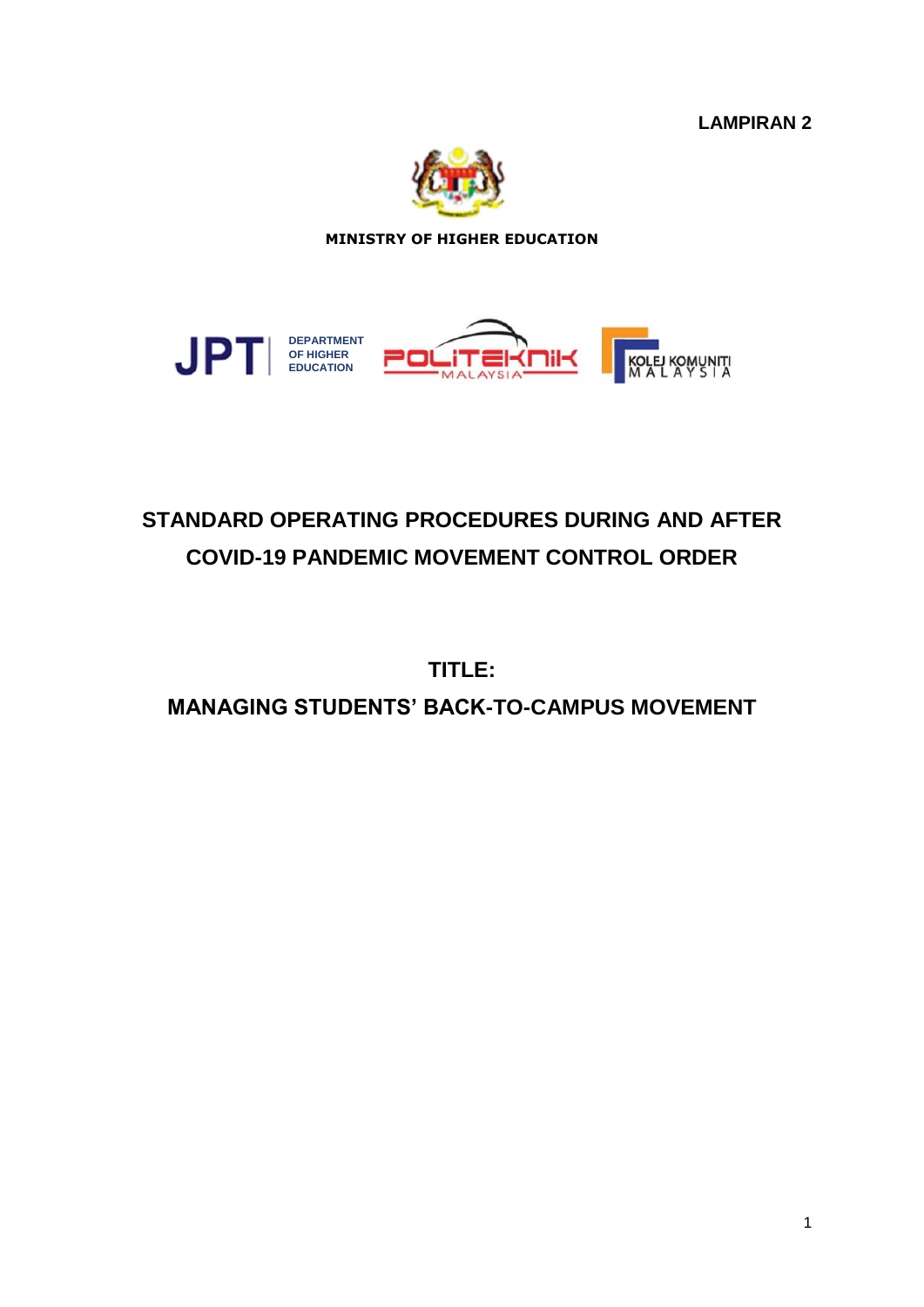#### **INTRODUCTION**

1. On the 29th of June 2020, the Ministry of Higher Education (MOHE) presented a paper entitled "A Proposal To Allow International Students Back On Campus During This Current COVID-19 Pandemic Situation" in a Special Ministers' Meeting concerning National Security Council's (NSC's) Movement Control Order Implementation. The proposal was approved which involves additional categories of students with special requirements along with existing and new international students to continue pursuing their studies in the country.

#### **OBJECTIVE**

2. This SOP aims to explain the preventive and safety measures of the New Norms that HEIs are required to abide by concerning the management of existing and new international students entering HEI campuses.

3. Based on the categories of students that have been approved, HEIs are required to identify students who are eligible to enter HEI campuses. As such, **HEIs are responsible to produce and provide a permission letter and a copy of this SOP to each eligible student identified, respectively**.

# **BACK TO CAMPUS PROCEDURE FOR MALAYSIAN STUDENTS**

#### **Before Returning To Campus**

4. HEIs are strongly urged to follow the criteria that has been set by NADMA and MOH, to ensure control of student activity at the quarantine locations in accordance to current orders by the Government. HEIs are required to ensure adherence to the following:

i. Cautious planning to ensure the back-to-campus registration of new students are implemented in stages so that the total number of people at any one time can be ascertained with precision;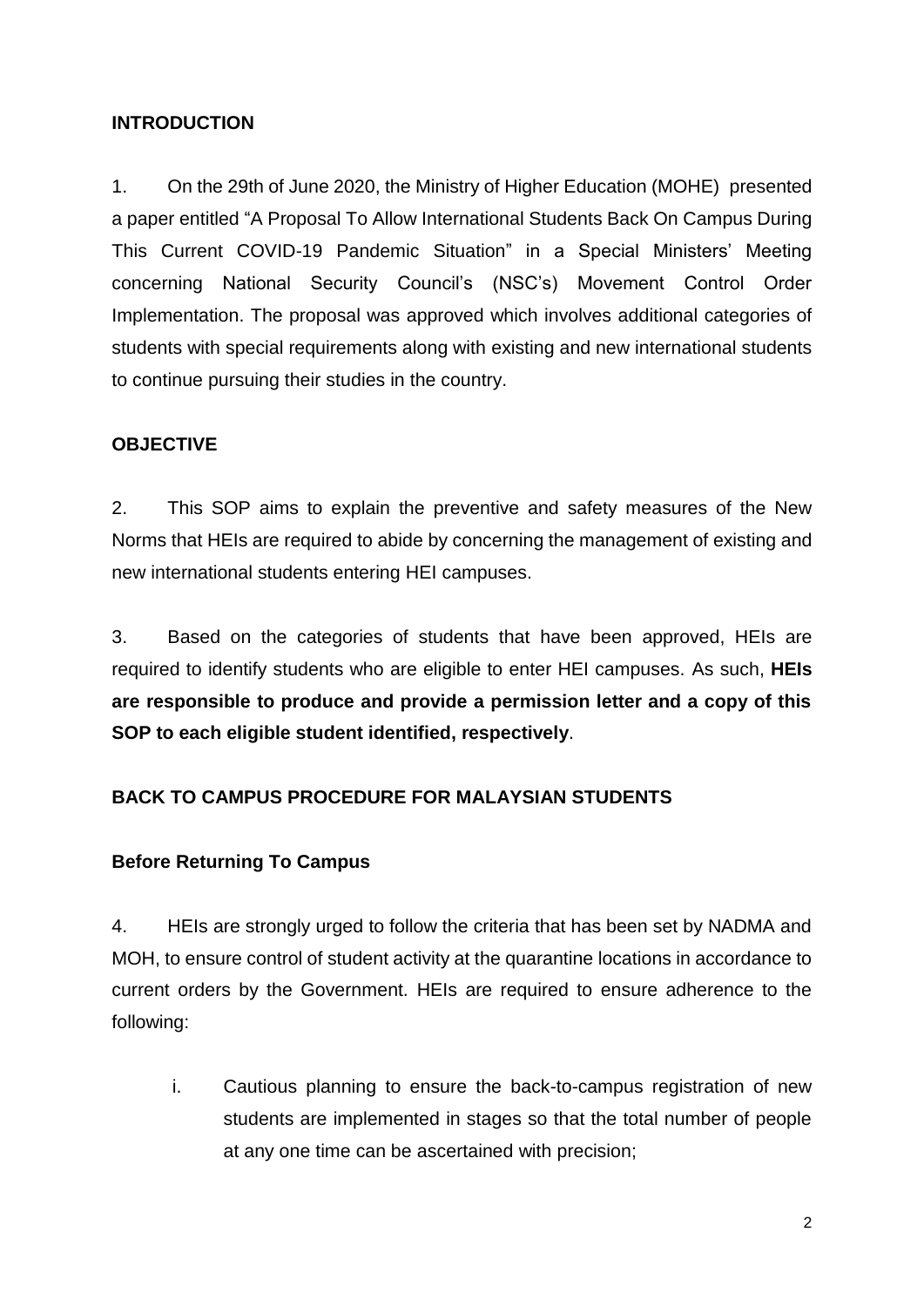- ii. The permission letter and SOP that are produced and provided to students must clearly indicate the requirements of the new norms that students need to follow, such as body temperature check, hand washing ritual, face mask use as well as social distancing practice; and
- iii. **Early notification** to students with regard to the number of their next-ofkins who are allowed to accompany them on the day of registration.

# **Journey Back To Campus**

5. HEIs must ensure that students' movement back to campus be carried out **in stages** to prevent crowding or over-crowding at any one time. Students themselves will arrange and bear all costs associated, but not limited to, their journey back to campus.

6. For students who exhibit COVID-19 symptoms, and declared as Persons Under Investigation (PUIs) or Persons Under Surveillance (PUSs), they are not allowed to return to campus. **Only students who do not exhibit any COVID-19 symptoms are allowed back to campus.**

7. HEIs reserve the right to postpone the entry of any students exhibiting COVID-19 symptoms as a precautionary measure to avoid the mass spreading of the lethal disease.

# **Upon Arrival In Respective Campuses**

8. Students who arrive in respective campuses must be carefully monitored by HEIs by adhering to the following safety measures:

i. Entry into campuses can only be done through **a supervised and designated entry point** in order to ease the monitoring process;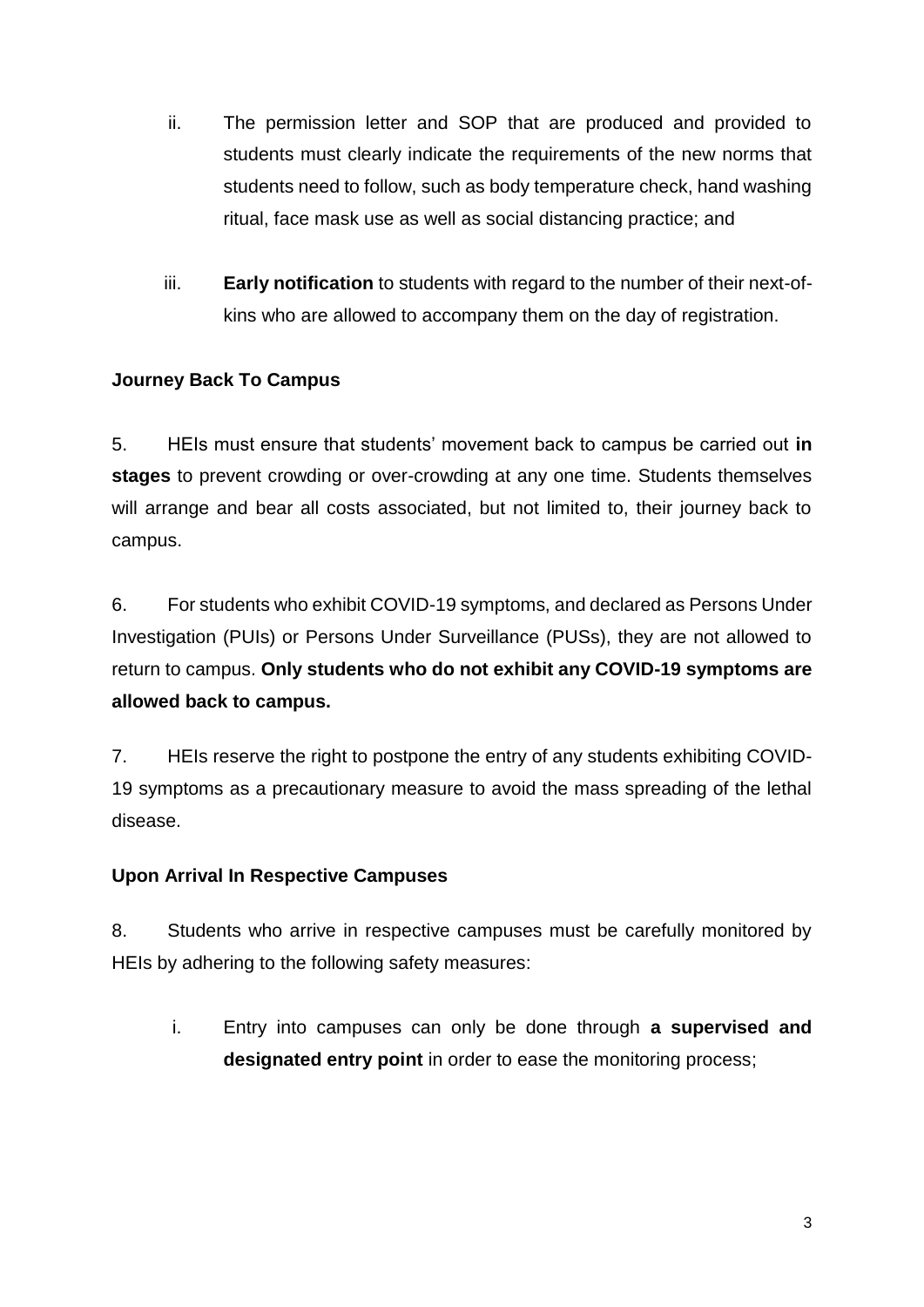- ii. Students who enter campuses must **undergo a body temperature and COVID-19 symptom check** at designated check points specified by HEIs; and
- iii. In the event that students whose body temperature exceed 37.5 degree Celsius or exhibit any COVID-19 symptoms (cough, sore throat, or difficulty in breathing) at the COVID-19 screening check point, they will immediately be referred to the nearest hospital / health facility for further examination and **will not be allowed** to enter the vicinity of the campus.

9. In the event that students do not exhibit any COVID-19 symptoms at screening check points, they may proceed with registration matters at the campus and then, proceed to their respective accommodation.

# **BACK TO CAMPUS PROCEDURE FOR INTERNATIONAL STUDENTS**

# **Categories of International Students Who Are Allowed To Enter Malaysia**

10. These are the categories of international students who are allowed entry into Malaysia:

- i. New students;
- ii. Existing students who are currently outside Malaysia; and
- iii. Students of mobility programmes exceeding the duration of 3 months.

# **ENTRY PROCEDURE**

#### **Pre-Departure To Malaysia**

- 11. Students are required to abide by these pre-departure requirements:
	- i. Students are required to submit an entry application through the *Education Malaysia Global Services* (EMGS) system with the following information:
		- a. Full name (as in passport);
		- b. Nationality / Citizenship;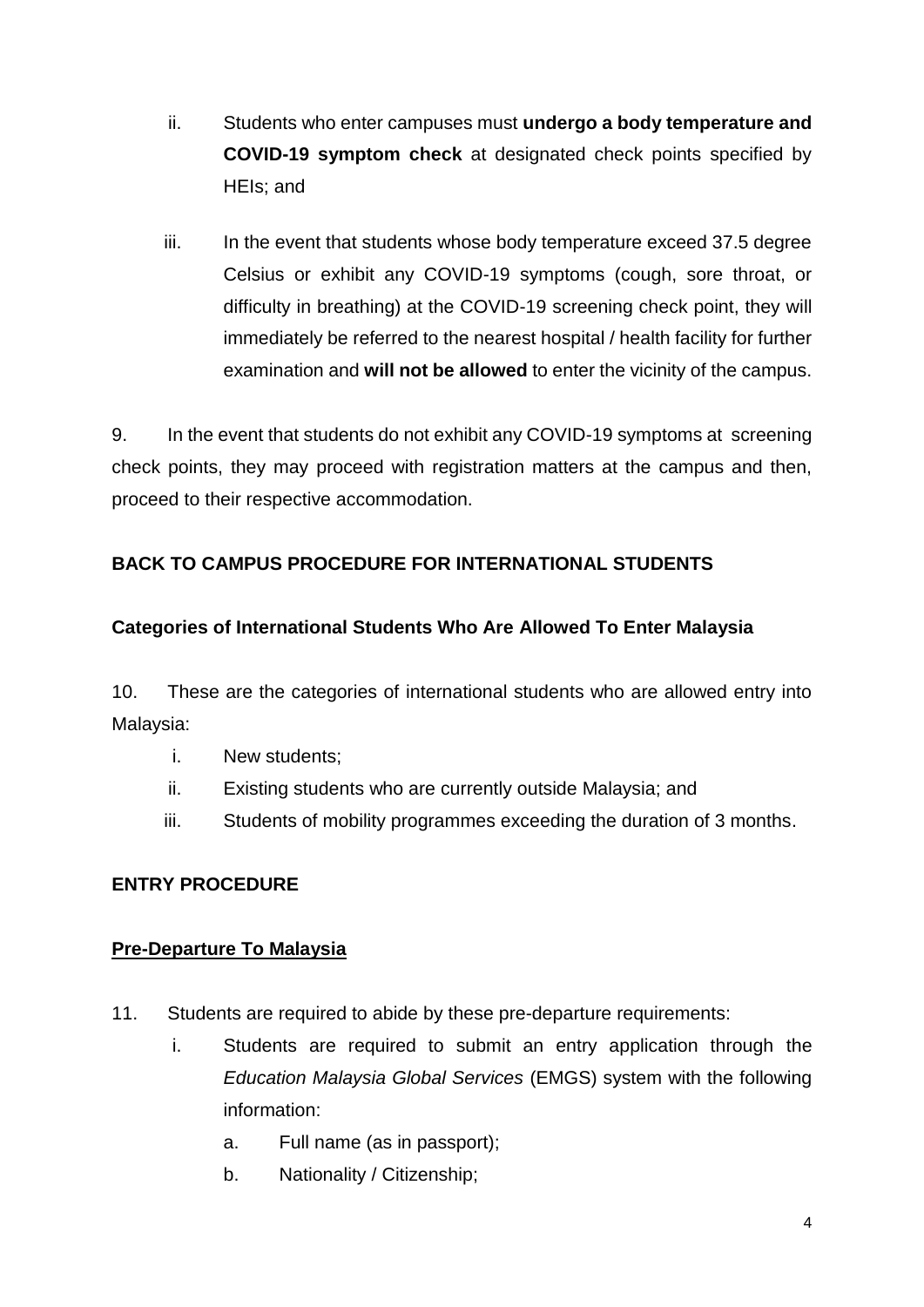- c. Passport Number;
- d. Higher Education Institution (currently registered at);
- e. Programme of Study ;
- f. Reachable Phone number;
- g. E-mail;
- h. Current Location (country);
- i. Departure/Arrival Date (KUL) and Flight Details;
- j. Consent Form to bear all cost, but not limited to treatment-related cost in the event of being diagnosed COVID-19 positive; and
- k. Any other additional information as requested from time to time.
- ii. Students must obtain a Student Entry Approval Letter approved by the Director General of Immigration (DGI) before they enter Malaysia.
- iii. Students need to undergo a COVID-19 screening test in their home countries within 3 days before entering Malaysia.
- iv. Students are then required to bring their test results (translated into English) with them when they enter Malaysia.
- v. Students are also required to download the *MySejahtera* application on their smartphones and to complete all the information in the application.
- vi. Students need to download or print the Student Entry Approval Letter from the EMGS System as they will be required to present it at the entry check point upon arrival in Malaysia.

12. EMGS is required to forward applications to HEIs for information verification purposes.

13. EMGS is also required to forward applications that are verified by HEIs to the Immigration Department of Malaysia for the purpose of obtaining full approval from the Director General of Immigration (DGI).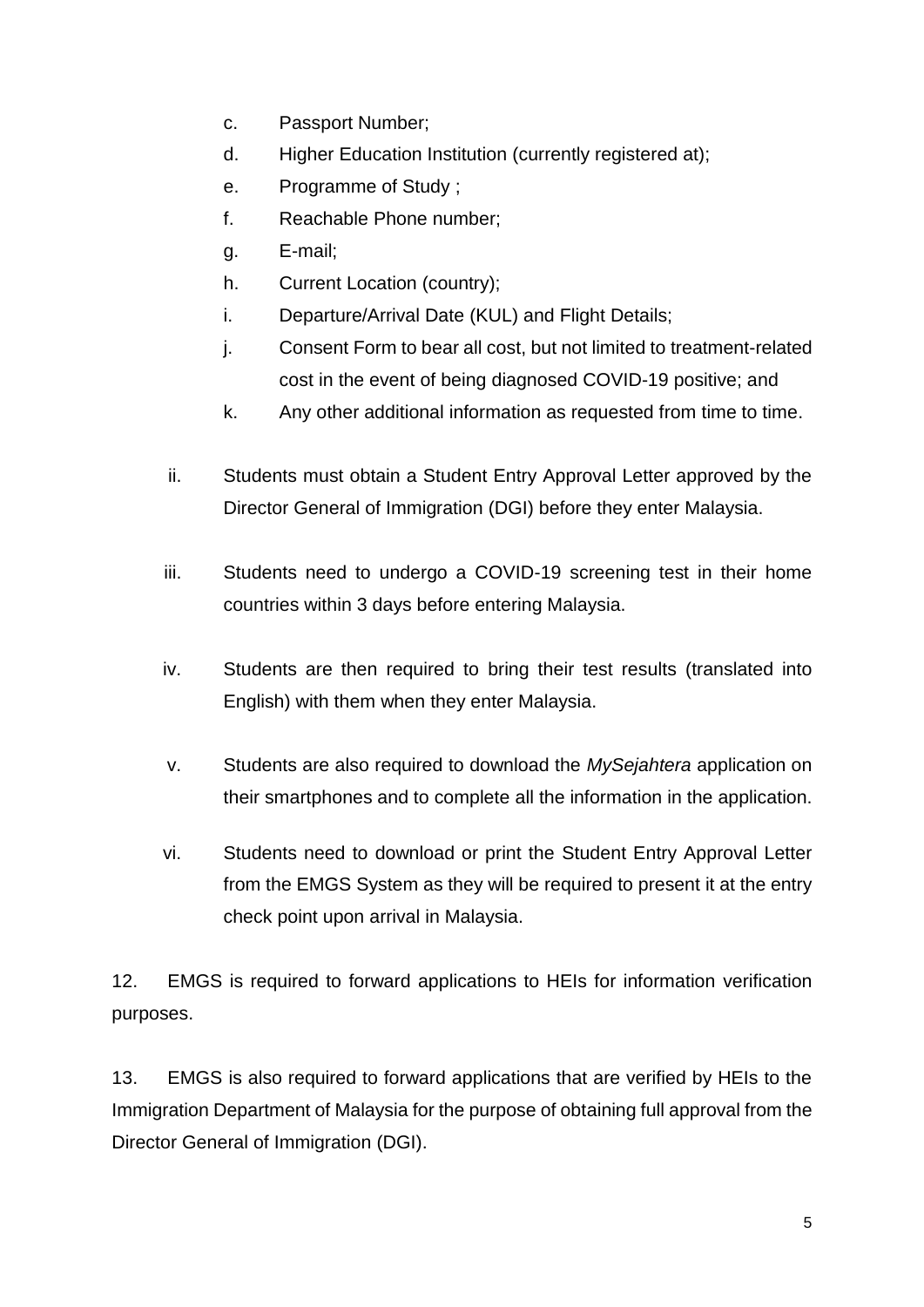#### **Upon Arrival In Malaysia**

14. Upon arrival at the entry checkpoint, students are required to abide by these following steps :

- i. A COVID-19 test clearance must be done **at the entry checkpoint**:
	- a. In the event that the COVID-19 screening test result is verified **VALID** by the Ministry of Health Malaysia (MOH) and the student **DOES NOT EXHIBIT ANY COVID-19 SYMPTOMS**, the student will be allowed to proceed to the Immigration Counter; and
	- b. In the event that the COVID-19 screening test result is verified as **INVALID** by the Ministry of Health Malaysia (MOH) and/or the student **EXHIBITS ANY COVID-19 SYMPTOMS**, the student will have to undergo an RTK Antigen test.
	- c. In the event that international students arrive at the entry checkpoint without any COVID-19 screening test results, they will have to undergo a COVID-19 screening test arranged by the Health Office at the international entry checkpoint.
- ii. After the COVID-19 test clearance, students will submit the Student Entry Approval Letter from the Immigration Department of Malaysia to the officer-on-duty at the Immigration Counter;

15. All HEIs, or their representatives, **must be present to pick up** their students from the airport to an identified quarantine location. This includes HEIs ranked in Tier 5 and 6 by SETARA and MyQUEST that have been exempted from doing so pre-Movement Control Order (pre-MCO), as this privilege **is rendered null and void** within the confines of this SOP.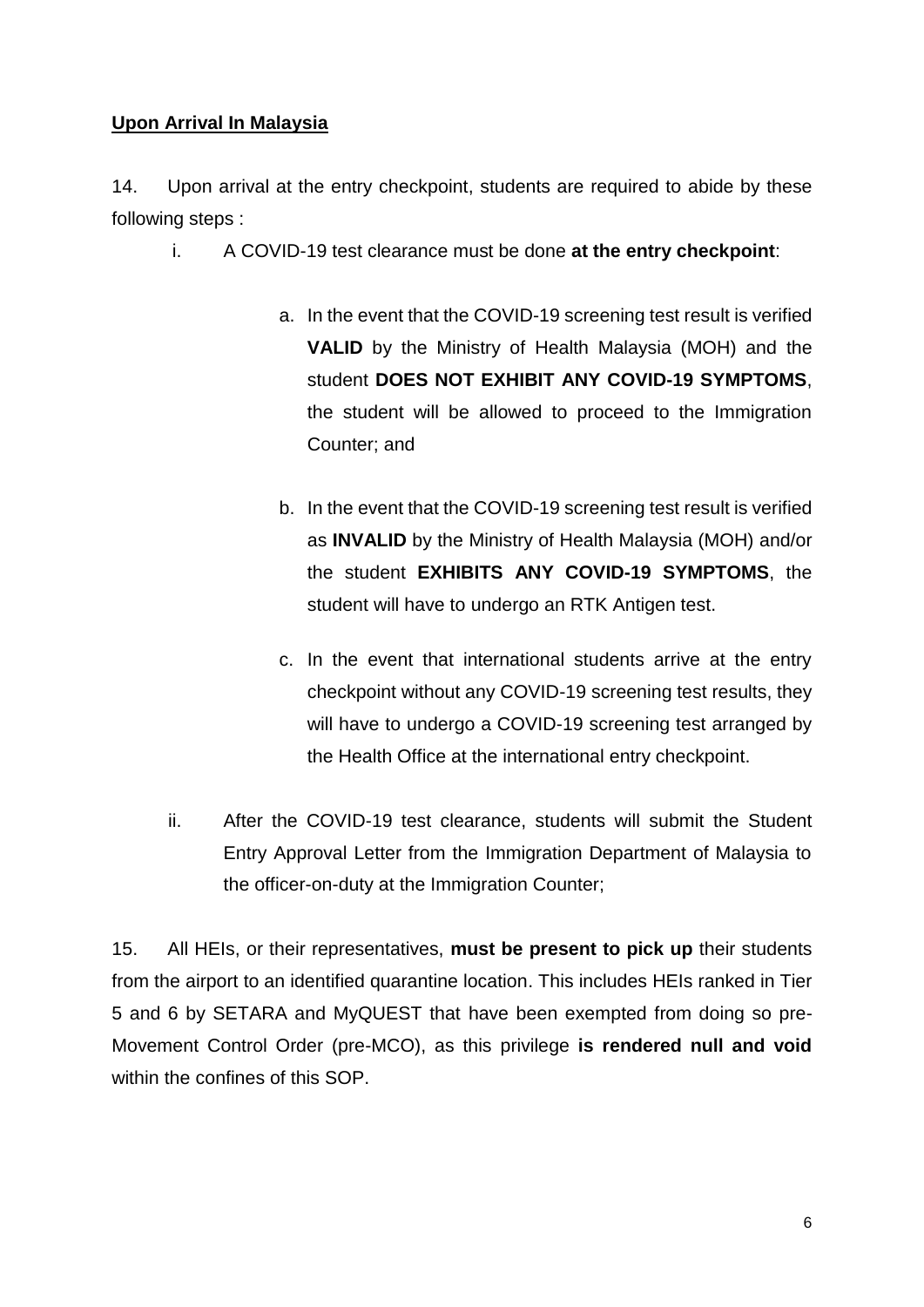16. All parties are required to abide by the procedures for entry into Malaysia and current immigration requirements in order to avoid any difficulties at the entry checkpoint.

#### **Adhering To The Self-Quarantine Directive**

17. Students are required to undergo **SELF-QUARANTINE** at quarantine locations identified by HEIs for 14 days according to quarantine procedures set by National Disaster Management Agency (NADMA) and MOH.

18. HEIs are strongly urged to follow the criteria that has been set by NADMA and MOH, to ensure control of student activity at the quarantine locations in accordance to current orders by the Government. HEIs are required to ensure adherence to the following:

- i. HEIs need to identify sufficient quarantine locations and ensure that the students adhere to the quarantine procedures that have been set;
- ii. HEIs need to do cautious planning to ensure that their students' selfquarantine experience will be pleasant and orderly;
- iii. HEIs need to assist students in securing an appointment with the nearest District Health Office (DHO) in order for them to undergo a mandatory RTK Antibody Test on the  $13<sup>th</sup>$  day of the self-quarantine period; and
- iv. HEIs are required to assist students to verify with MOH at the end of their self-quarantine period on the  $14<sup>th</sup>$  day.

# **Post-Quarantine Period**

19. Students are allowed to continue their studies on campus as soon as the selfquarantine period ends.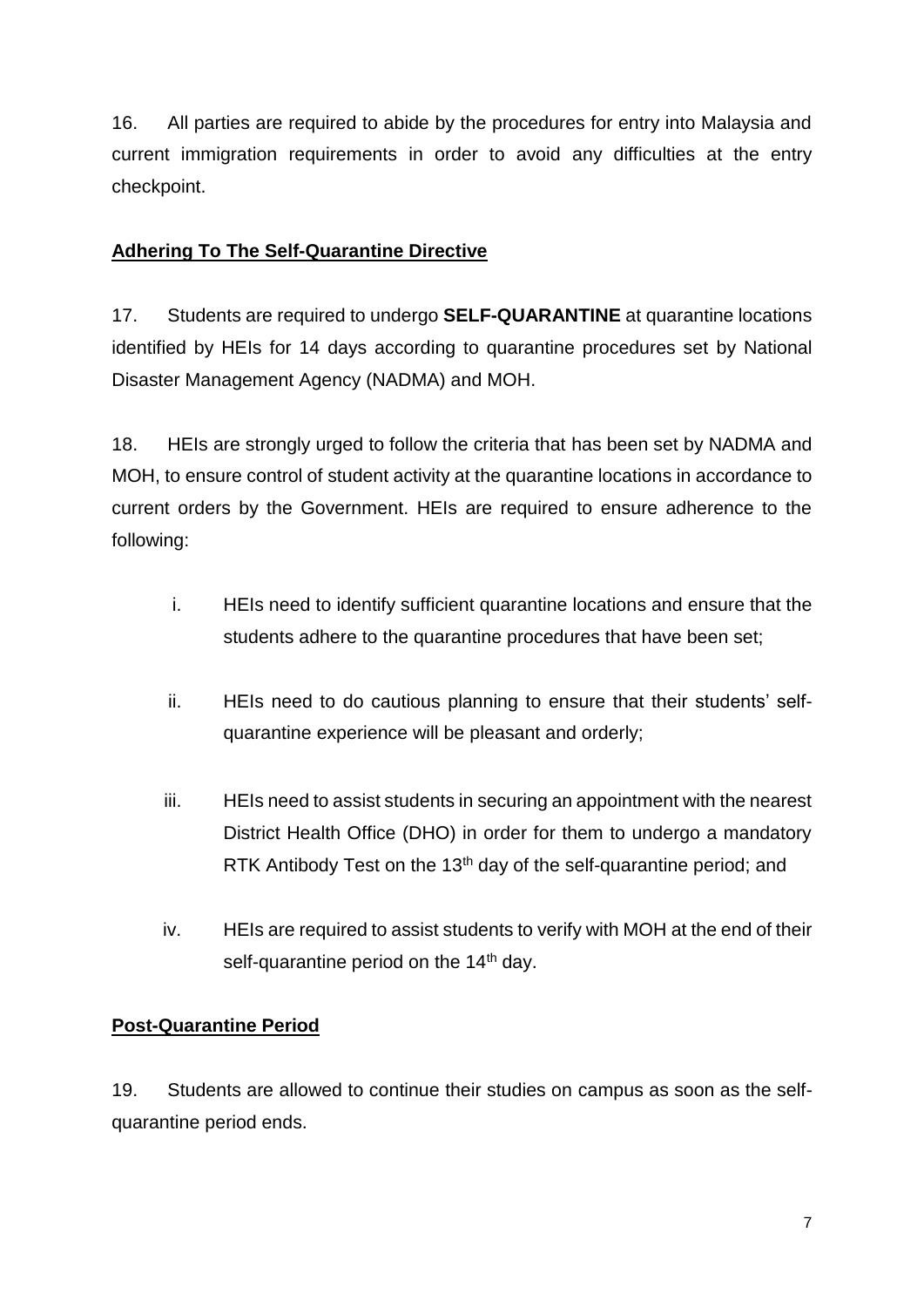20. New students are required to undergo a post-arrival medical screening as soon as the self-quarantine period ends before applying for a student pass in accordance to the existing Health Examination and Insurance Coverage Guideline for International Students that is currently in enforcement.

**Ministry of Higher Education July 2020**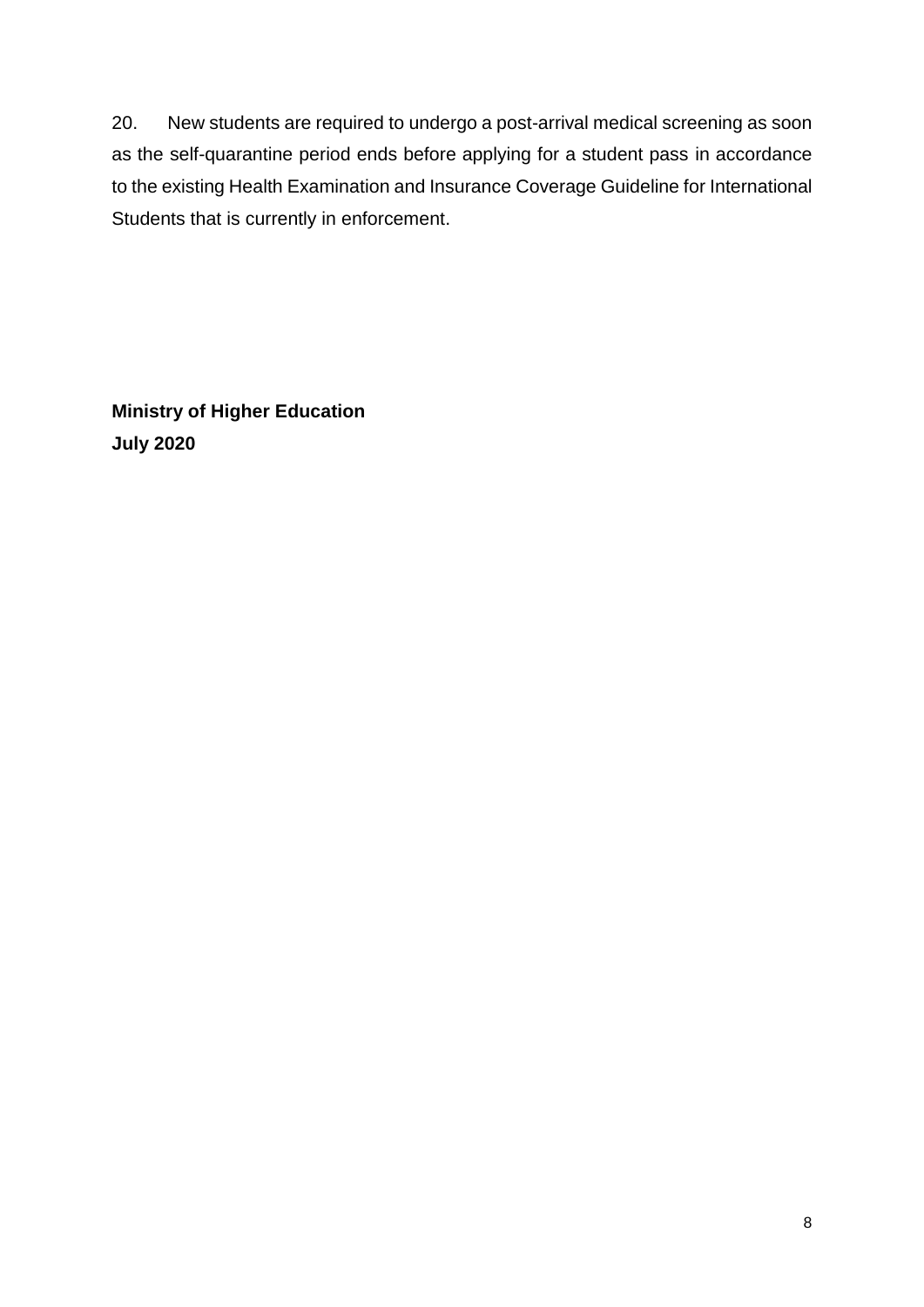

**FIGURE 1: Flow Chart For International Students Entering Malaysia**